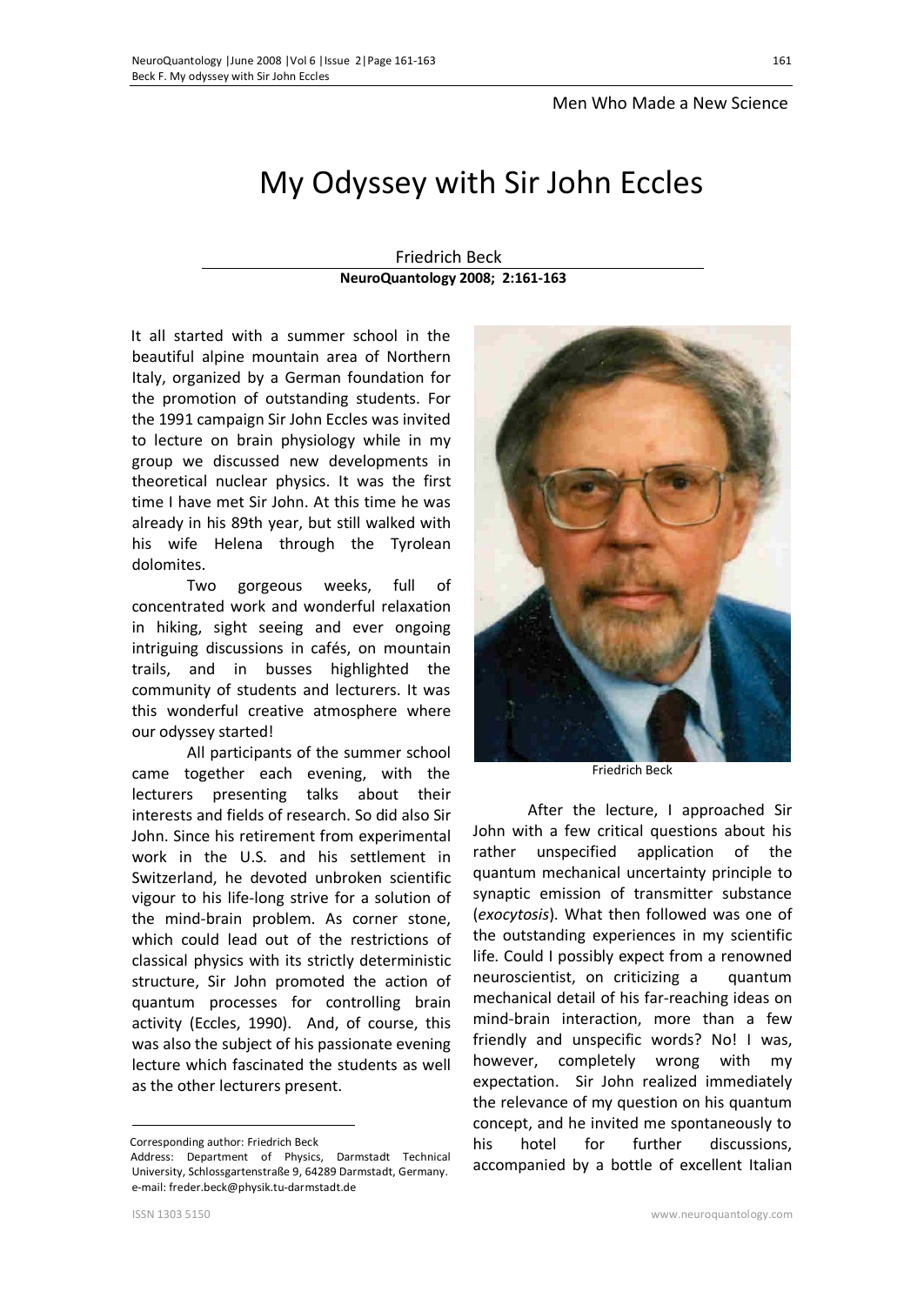red wine. Of course, I accepted his invitation, not, however, without a certain scepticism: Would it be possible to bridge the gap between the so different languages of biomedicine and physics in our discussions? But then, already during our first evening, Sir John - the *great hero of brain research*, as a colleague from Japan called him – offered me, in his passionate and masterly manner, a complete lecture on the subtleties of synaptic action and brain functioning. He expressed his ideas in such a well ordered and logical scientific language, that his reasoning was completely understandable, even for a theoretical physicist! Already at the end of this first meeting, I could clearly see where quantum dynamics could possibly enter the game. We agreed to meet for a second time, and by the end of this second evening we had all the building blocks in our hands to incorporate quantum processes into synaptic action on a physically sound basis. As a result of these two magical meetings we agreed to work out our qualitative ideas in a quantitative way, and this marked the beginning of our intense collaboration.

I must confess that Sir John was the major driving part, impassioned as well as impatient, during the following months. His life-long journey dedicated to the mind-brain problem finally ended with the discovery of a possible physical solution! For me, on the other hand, the return from the summer school meant being recaptured by all the daily duties of my home university. So, I set aside for a while what had caught both of us so enthusiastically a short time before. Then, however, I received letter after letter from Sir John, all handwritten, and with new suggestions about our ideas borne out earlier. Consequently, I was strongly driven to work on our problem! And shortly before Christmas, I had my quantum mechanical trigger model for synaptic exocytosis, based on electron tunnelling, ready in skeleton form. The next meetings took place in the Max-Planck-Institut für Hirnforschung in Frankfurt (Main), whose director, Wolf Singer, offered John Eccles and his wife, Lady Helena, frequent and friendly hospitality. And we agreed to use these occasions for our common work. The first meeting was

arranged in January 1992, and it was characterized by an institute's desk full of working material, two writing pads, one for Sir John and one for me, vivid discussions, and once in a while a cup of coffee. In this atmosphere we created the first draft of our proposed publication "on the fly". Already half a year later, we had finished the basic manuscript, ready for publication in the Proceedings of the National Academy of Sciences of the USA (Beck and Eccles, 1992).

Our discussions where characterized by scientific intensity and clearness of argumentation. They benefited greatly from Sir John's overwhelming knowledge of the brain, and from his remarkable ability to follow mathematical reasoning. But they were also marked by broadness, philosophical deepness, and, not at least, by the humour, always awake in Sir John's great personality. His thinking was extremely fast and far reaching, and each meeting with him produced a wealth of new ideas. All this created bonds of deep understanding between us, and it turned our meetings into precious personal events. They usually ended with dining together with Lady Helena, a medical doctor, and so fully capable in following our ongoing discussions. The usual place was a nearby Chinese restaurant offering excellent food which the three of us enjoyed, as well as the ever continuing conversations.

After our paper had been published we obtained world-wide and vivid response, partly positive, partly critical<sup>2</sup>. The struggle between dualism and materialistic monism broke out again. Perceiving and reflecting these responses which came from various sides, notably from brain researchers working in the USA, and, at the same time, presenting and refining our own hypothesis, presented in various meetings and further publications, characterized the following years. Summarizing this exciting development, Sir John published his book *'How the Self* 

1

 $2$  One of the main opponents to Sir John's interpretation of the quantum model as a doorway for opening a dualistic mindbrain interaction was Wolf Singer, director of the same Max-Planck-Institute where our work was performed! (Singer, 2005). Thus, offering Sir John his institute on a guest status shows the high reputation which John Eccles received even among his opponents.